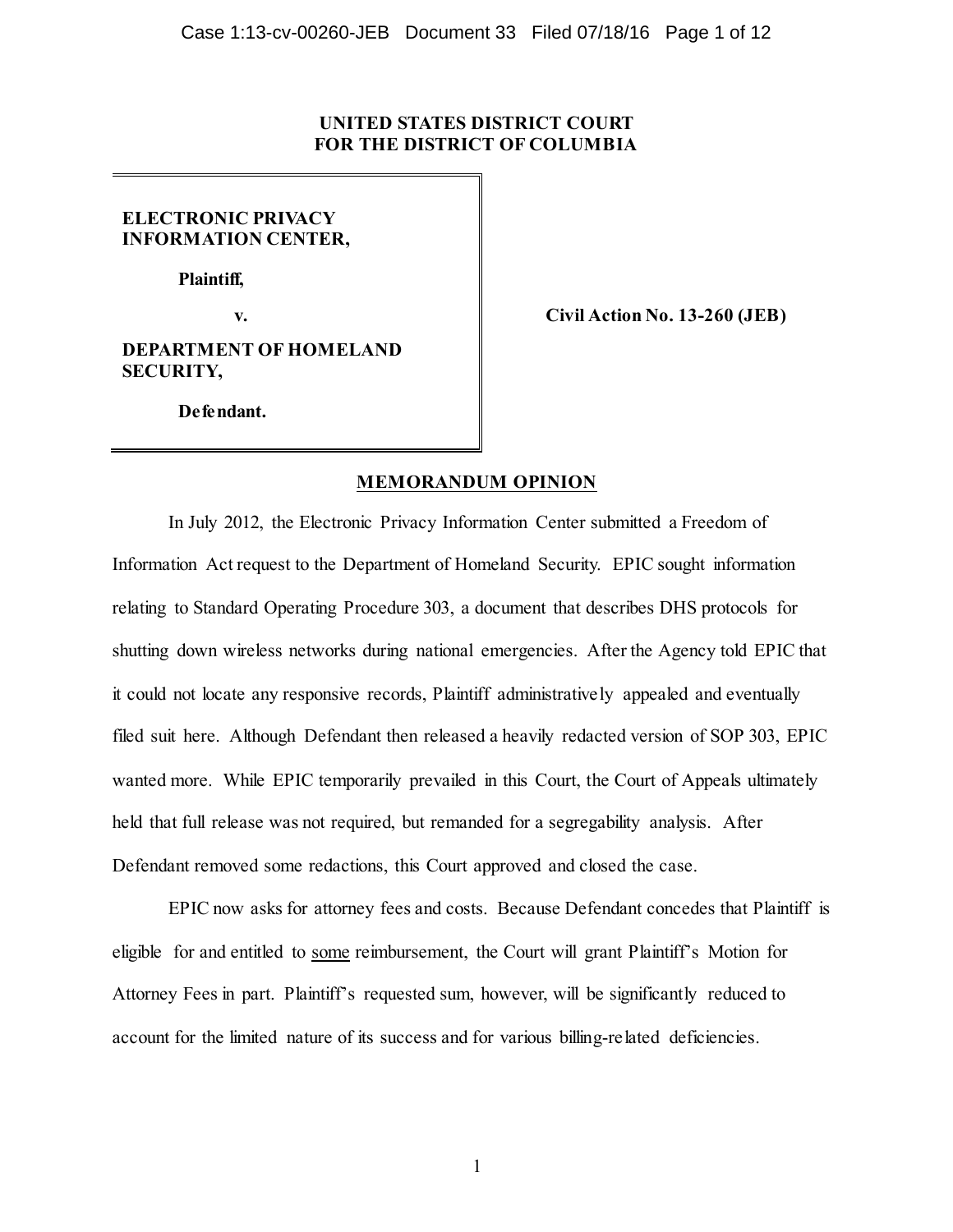# **I. Background**

As past Opinions detail the background of this suit, see EPIC v. DHS (EPIC II), 777 F.3d

518, 520-22 (D.C. Cir. 2015), the Court recounts here only facts relevant to the pending Motion.

In July 2012, EPIC submitted a FOIA request to DHS for:

- 1. The full text of Standard Operating Procedure 303;
- 2. The full text of the pre-determined "series of questions" that determines if a shutdown is necessary;
- 3. Any executing protocols or guidelines related to the implementation of Standard Operating Procedure 303, distributed to DHS, other federal agencies, or private companies, including protocols related to oversight of shutdown determinations.

MSJ, Exh. 1 (July 10, 2012, Letter from Amie Stepanovich to DHS) at 3. DHS wrote back that it had "conducted a comprehensive search of files within the DHS" and other offices, but, "[u]nfortunately, . . . w[as] unable to locate or identify any responsive records." Id., Exh. 3 (August 21, 2012, Letter from Mia Day to Amie Stepanovich) at 1.

Challenging the adequacy of DHS's search – especially given that SOP 303's existence was public knowledge – EPIC filed an administrative appeal. See id., Exh. 4 (September 13, 2012, Letter from Amie Stepanovich to DHS); Opp. to MSJ, Exh. 1 (October, 25, 2012, Letter from James Holzer to Amie Stepanovich). FOIA's twenty-day appeal period quickly passed without further action from DHS, and so in February 2013, EPIC filed suit in this court. See 5 U.S.C § 552(a)(6)(A)(ii).

While this case was pending, the administrative law judge in EPIC's administrative appeal decided that DHS's record "fails to demonstrate that [DHS] conducted an adequate search for responsive records" and remanded EPIC's FOIA request for further review. See MSJ, Exh. 5 (March 25, 2013, Letter from Joanna Sherry to Amie Stepanovich) at 1.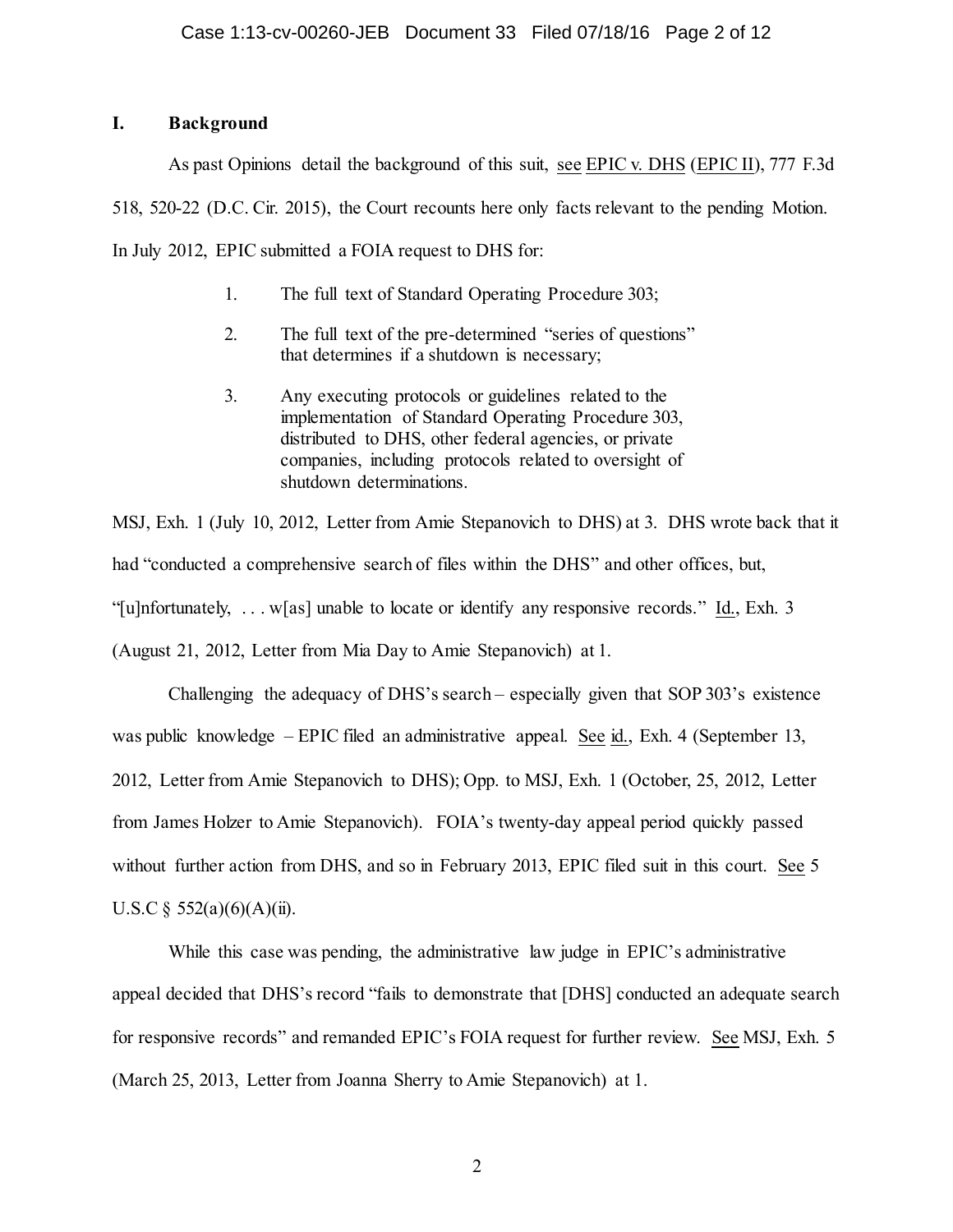# Case 1:13-cv-00260-JEB Document 33 Filed 07/18/16 Page 3 of 12

That administrative decision, however, did not end matters. DHS located SOP 303 after conducting a more extensive search. But, in June 2013, the Agency produced to EPIC only a heavily redacted version of the document. Defendant withheld under FOIA Exemptions 7(E) and 7(F) all but four sentences of the substantive portions of SOP 303. See Opp., Exh. 1 (First SOP 303) at 1-7; see also 5 U.S.C. § 552(b)(7)(E), (F).

Summary-judgment briefing then focused on DHS's reliance on those law-enforcementrelated exemptions. While this Court sided with Plaintiff, EPIC v. DHS (EPIC I), 999 F. Supp. 2d 24 (D.D.C. 2013), the Circuit reversed and remanded for this Court to decide only whether non-exempt portions of SOP 303 could be segregated from exempt portions and then produced. EPIC II, 777 F.3d at 528. After remand, Defendant released a second version of SOP 303 with fewer redactions and provided the Court an unredacted copy for *in camera* review. See Opp., Exh. 2 (Second SOP 303) at 1-7. This Court then determined that no other pages needed to be released and entered judgment. See July 10, 2015, Minute Order. No appeal followed.

Plaintiff now seeks to recover attorney fees and other expenses associated with this litigation.

#### **II. Analysis**

FOIA provides that courts "may assess against the United States reasonable attorney fees and other litigation costs reasonably incurred in any case . . . in which the complainant has substantially prevailed." 5 U.S.C.  $\S$  552(a)(4)(E)(i); see Brayton v. Office of the U.S. Trade Rep., 641 F.3d 521, 524 (D.C. Cir. 2011). "This language naturally divides the attorney-fee inquiry into two prongs, which our case law has long described as fee 'eligibility' and fee 'entitlement.'" Brayton, 641 F.3d at 524 (quoting Judicial Watch, Inc. v. Dep't of Commerce, 470 F.3d 363, 368-69 (D.C. Cir. 2006)). EPIC is "eligible" to receive fees if it has "substantially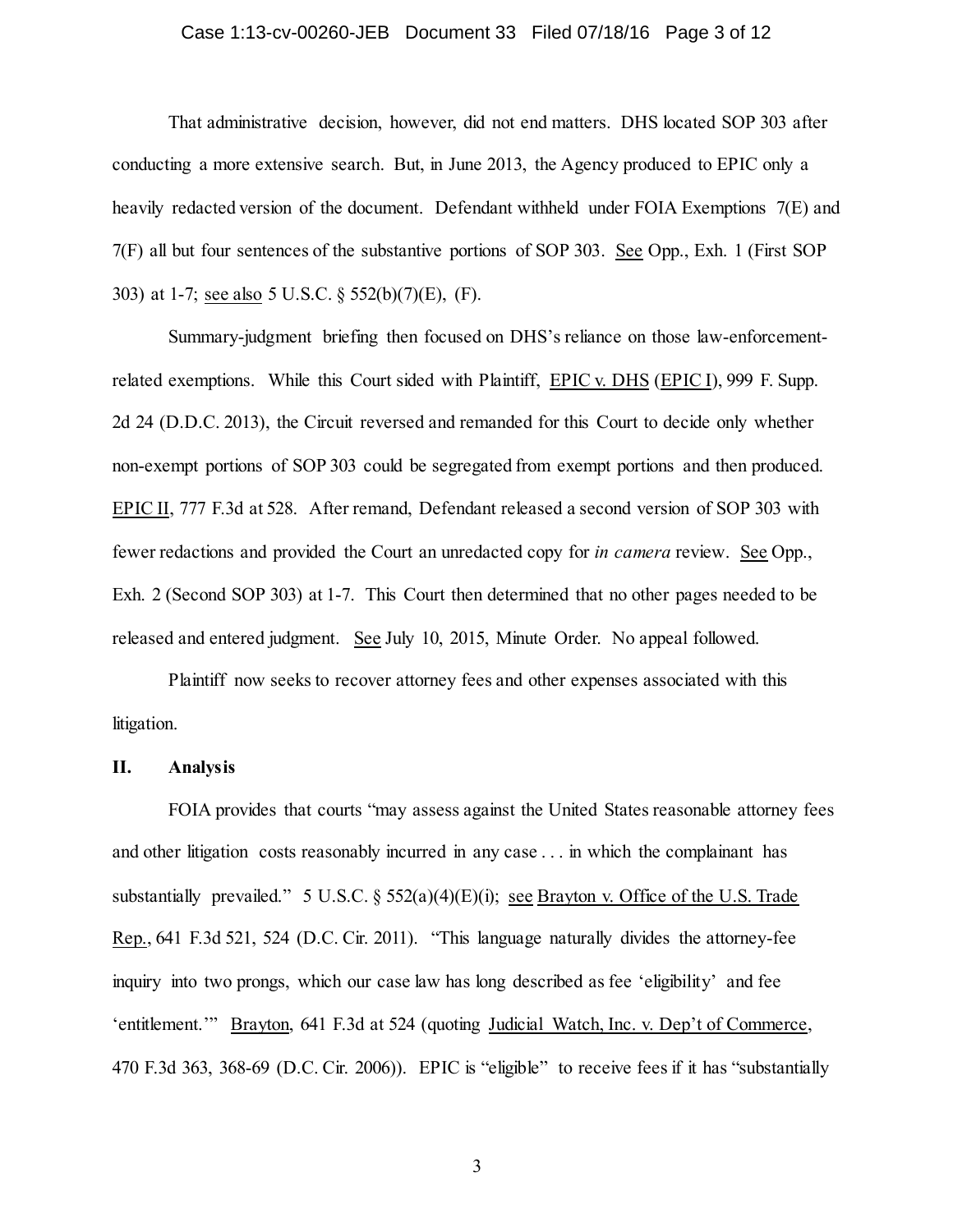# Case 1:13-cv-00260-JEB Document 33 Filed 07/18/16 Page 4 of 12

prevailed." Id.; Judicial Watch v. Dep't of Commerce, 470 F.3d at 368. If EPIC is eligible, the Court must then "consider[] a variety of factors" to determine whether it is "entitled" to fees. Brayton, 641 F.3d at 524-25; Davy v. CIA, 550 F.3d 1155, 1158 (D.C. Cir. 2008). If EPIC is both eligible for and entitled to receive fees, the Court proceeds to "analyze whether the amount of the fee request is reasonable." EPIC v. DHS, 811 F. Supp. 2d 216, 237 (D.D.C. 2011).

Much of the attorney-fee legwork is done because DHS concedes both eligibility and entitlement. See Opp. at 7-8. What it strenuously objects to, however, is the amount sought. Before the Court addresses whether Plaintiff's requested fees are reasonable, it pauses to address a threshold question of whether the Motion is timely.

# A. Timeliness

The Court first considers whether it is now too late for Plaintiff to request fees. Federal Rule of Civil Procedure  $54(d)(2)(B)(i)$  provides that "[u]nless a statute or court order provides otherwise, the motion [for attorney fees] must . . . be filed no later than 14 days after the entry of judgment." As DHS highlights, seasons have passed since the entry of judgment here in July 2015. Yet, in March 2016, following months of failed negotiations between the parties, EPIC filed a joint motion for a briefing schedule on attorney-fees issues, which the Court granted. See ECF No. 27 (Joint Motion for Briefing Schedule).

Under these circumstances, Rule 54 does not present an obstacle to Plaintiff's Motion. "[B]y its very terms, the fourteen-day deadline of Rule 54 is not a fatal jurisdictional deadline." Am. Immigration Council v. DHS, No. 11-1972, ECF No. 52 (Memorandum Order and Opinion) at 2 (D.D.C. Sept. 24, 2014) (quoting Tancredi v. Metro. Life Ins. Co., 378 F.3d 220, 227 (2d Cir. 2004)). In this case, a "court order provide[d] otherwise" – namely, this Court set an attorneyfees briefing schedule, with which EPIC has complied. See Fed. R. Civ. P. 54(d)(2)(B)(i); April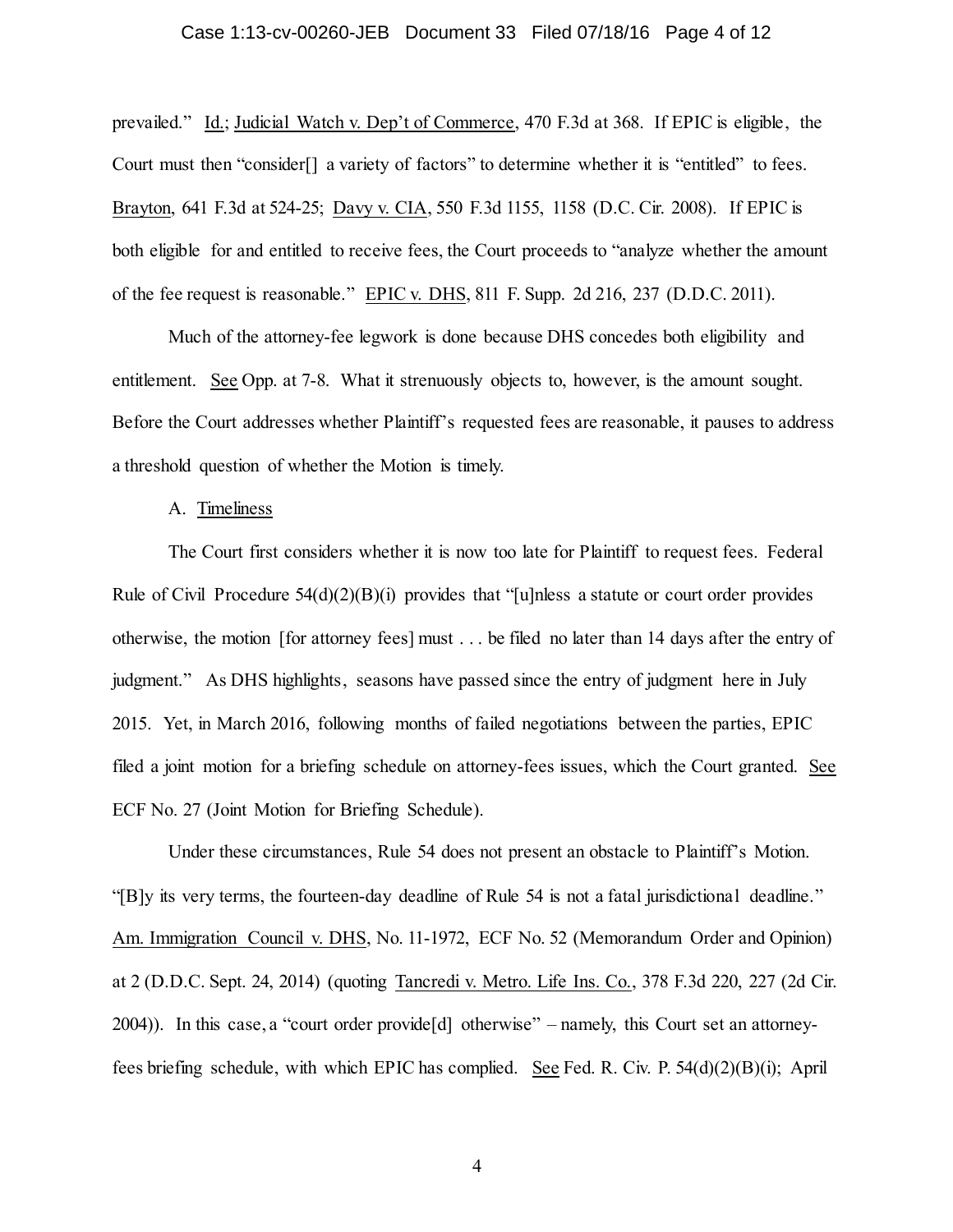### Case 1:13-cv-00260-JEB Document 33 Filed 07/18/16 Page 5 of 12

5, 2016, Minute Order; see also Am. Immigration Council v. DHS, 82 F. Supp. 3d 396, 402 (D.D.C. 2015) (noting that court's order setting briefing schedule satisfied Rule 54's requirement). All the same, the Court observes that the delay in requesting attorney fees and in asking for a briefing schedule was not ideal – the Court has an interest in resolving fees issues when they "are freshly in mind," Radtke v. Caschetta, 822 F.3d 571, 574 (D.C. Cir. 2016) (quoting Fed. R. Civ. P. 54 advisory committee's notes) – and the Court trusts that EPIC will be more punctual in the future. Having said this, the timing of Plaintiff's Motion is not fatal here.

# B. Reasonableness of Fees

The Court next addresses whether the sum EPIC seeks is reasonable. The "usual method of calculating reasonable attorney's fees is to multiply the hours reasonably expended in the litigation by a reasonable hourly fee, producing the 'lodestar' amount." Bd. of Trs. of Hotel & Rest. Emps. Local 25 v. JPR, Inc., 136 F.3d 794, 801 (D.C. Cir. 1998) (citing Pennsylvania v. Del. Valley Citizens' Council for Clean Air, 478 U.S. 546, 564 (1986)). Though the starting point is the lodestar amount, that number may then be adjusted to reflect, for instance, "the significance of the overall relief obtained by the plaintiff." Judicial Watch, Inc. v. DOJ, 774 F. Supp. 2d 225, 233 (D.D.C. 2011) (quoting Hensley v. Eckerhart, 461 U.S. 424, 435 (1983)). In parsing EPIC's billing entries, the Court is mindful "that 'trial courts need not, and indeed should not, become green-eyeshade accountants' in examining fee requests since '[t]he essential goal . . . is to do rough justice, not to achieve auditing perfection.'" EPIC v. NSA, 87 F. Supp. 3d 223, 235 (D.D.C. 2015) (quoting Fox v. Vice, 563 U.S. 826, 838 (2011)).

Plaintiff puts forth a figure of \$81,223.70 for fees and costs in the FOIA litigation. It further requests a surprising  $$26,097.35$  for time spent litigating over attorney fees – *i.e.*, "fees on fees." Defendant asks for adjustments to the lodestar amount and for the Court to factor in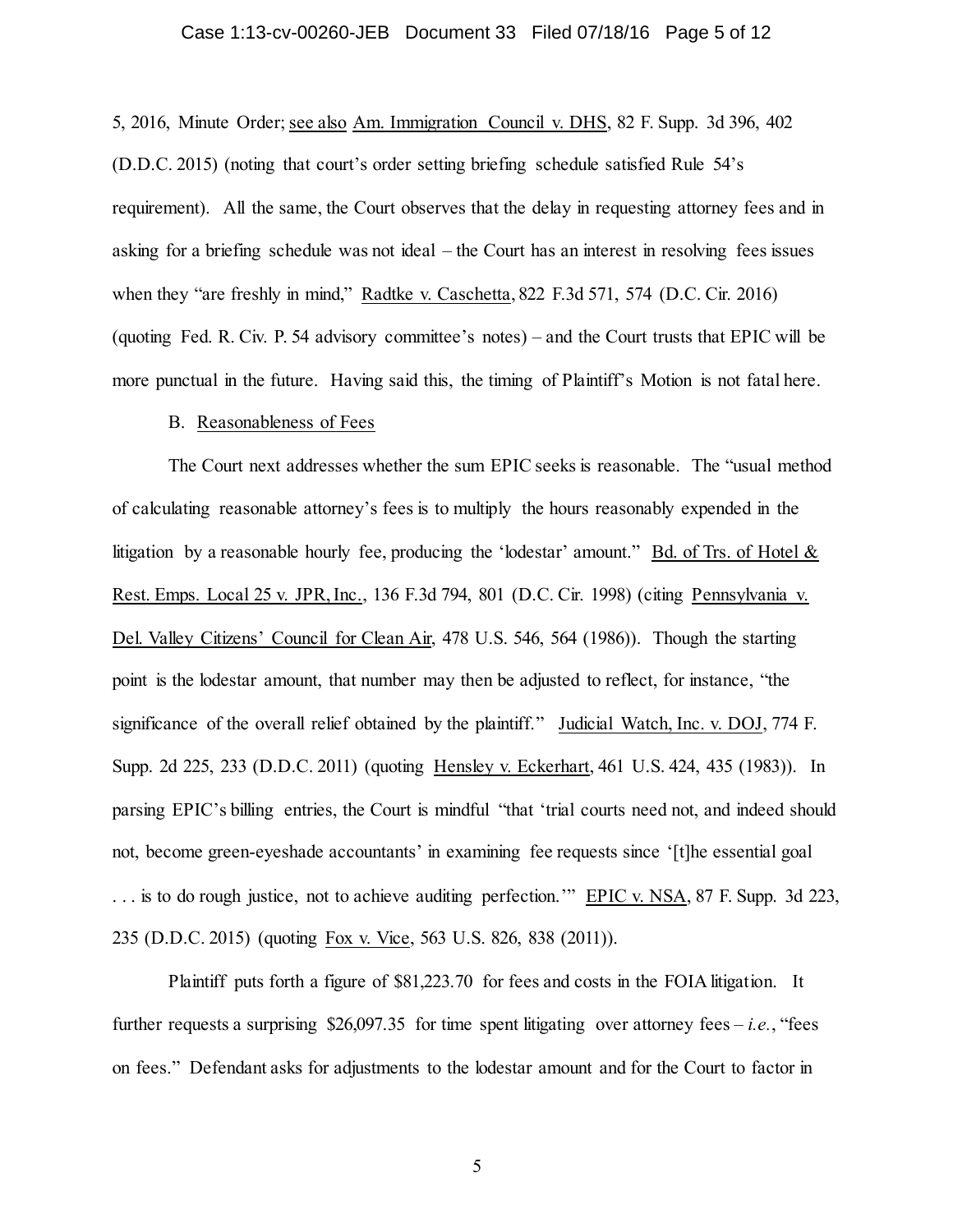#### Case 1:13-cv-00260-JEB Document 33 Filed 07/18/16 Page 6 of 12

Plaintiff's lack of merits success. The Court considers these two issues, then looks at fees on fees, and ends by computing the fee award.

#### 1. *Lodestar*

In examining the lodestar amount, the Court first addresses a point of substantial agreement – the hourly rates. In fleshing out rates, this Circuit has frequently employed the Laffey Matrix, "a schedule of fees based on years of attorney experience that was developed in Laffey v. Northwest Airlines, Inc., 572 F. Supp. 354 (D.D.C. 1983), rev'd on other grounds, 746 F.2d 4 (D.C. Cir. 1984)." ACLU v. DHS, 810 F. Supp. 2d 267, 277 (D.D.C. 2011) (quoting Judicial Watch v. DOJ, 774 F. Supp. 2d at 232). Because the Laffey Matrix is now over thirty years old, it is updated to reflect inflationary changes in the cost of legal services as reported by the Legal Services Index of the National Consumer Price Index, resulting in the so-called "LSI Laffey Matrix." See, e.g., Salazar ex rel. Salazar v. District of Columbia, 809 F.3d 58, 62 (D.C. Cir. 2015).

The parties agree that the LSI Laffey Matrix acts as a starting point. See Opp. at 17. Defendant does present a quibble – namely, that one of EPIC's attorneys was identified as having "1-3 years" experience on the matrix even though she had completed only one year of postgraduate legal work. This objection is not persuasive. The Department of Justice has clarified that "1-3 years" of experience refers to an attorney's first year to third year out of law school, not to an attorney having completed one to three years. See DOJ, Laffey Matrix – 2014-2015, https://www.justice.gov/sites/default/files/usao-dc/legacy/2014/07/14/Laffey%20Matrix 2014-2015.pdf; accord Heller v. District of Columbia, 832 F. Supp. 2d 32, 41 n.4 (D.D.C. 2011). The Court therefore accepts the LSI Laffey Matrix hourly rates used by EPIC.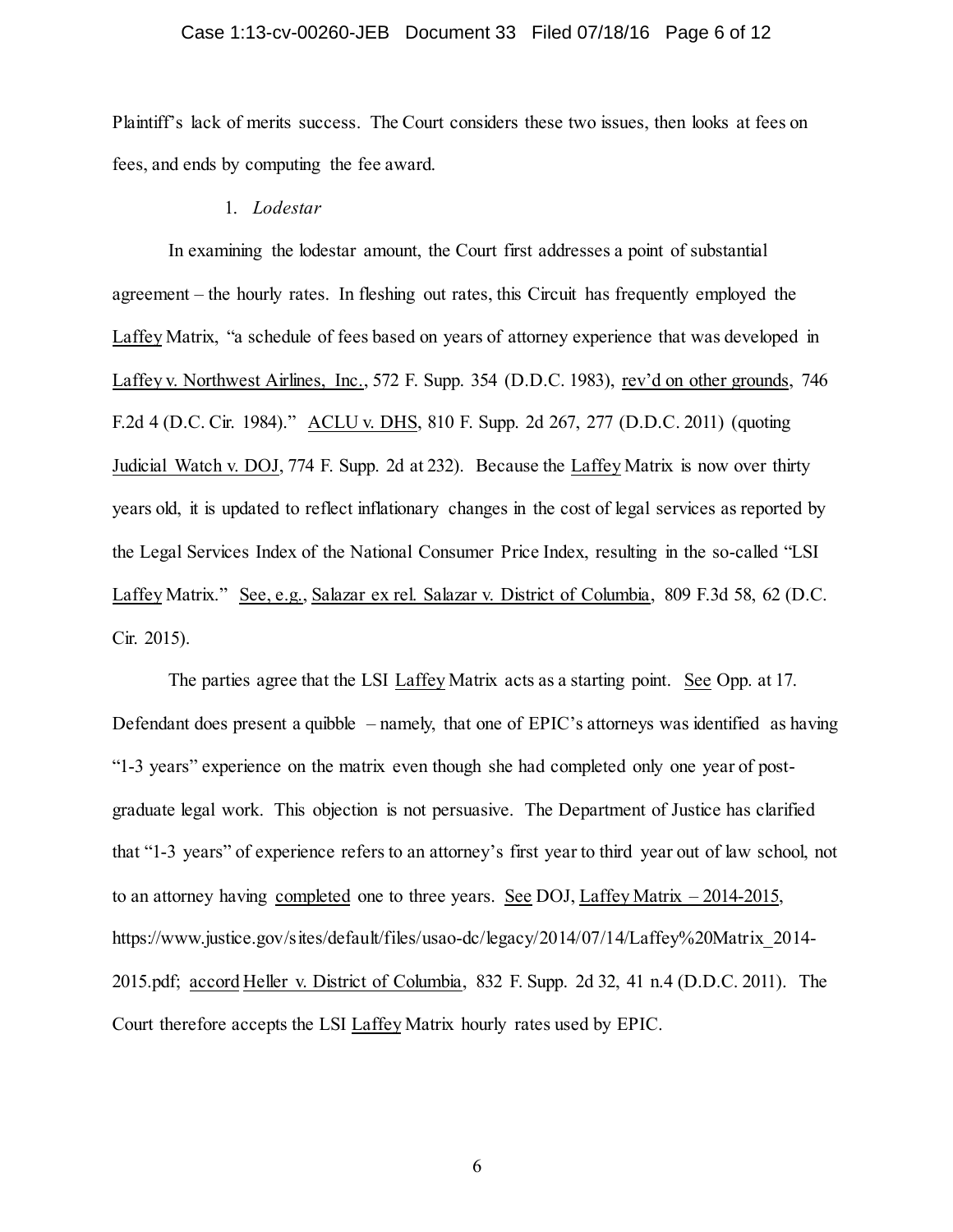# Case 1:13-cv-00260-JEB Document 33 Filed 07/18/16 Page 7 of 12

Next, DHS and EPIC engage in a battle of the ledgers over which hours were reasonable and which were not. Defendant points to numerous instances of overbilling: billing travel at the full (as opposed to half) hourly rate, time spent reviewing DHS's produced version of SOP 303, the presence of eight attorneys, and numerous conferences and e-mails with multiple attorneys. These objections are at times picayune. For example, snipping off the time spent reviewing SOP 303 would save only \$64 – roughly, a .06% markdown of EPIC's total proposed bill.

The Court declines to follow DHS down this rabbit hole. The goal in awarding fees is not line-item supervision of billing practices but "rough justice." EPIC v. NSA, 87 F. Supp. 3d at 235. In that spirit, the Court recognizes that there are indeed inefficiencies in Plaintiff's work. EPIC bills for multiple instances of three attorneys' reviewing this Court's one-sentence minute orders (sometimes the same minute order twice a day and sometimes for minute orders scheduling status hearings). <u>See, e.g.</u>, Mot., Exh. G (Bill of Fees and Costs) at 17-19. Almost every page of the bill is replete with two-, three-, four-, or (sometimes) five-attorney status conferences or e-mails. A FOIA case, however, is fairly straightforward, and its "status" is easy to discern: once filed, the case typically proceeds to summary judgment. See Thornton-Bey v. Exec. Office for U.S. Att'ys, 844 F. Supp. 2d 159, 161 (D.D.C. 2012). Instead of blacklining the bill  $-e.g.,$  two conferences instead of four, one attorney instead of three – the Court takes up Defendant's proposal to factor in these inefficiencies when considering how to discount the overall fee request. See Opp. at 18-19. In other words, the Court will write off a percentage of EPIC's bill "to reflect attorney inefficiency and other considerations." CREW v. DOJ, 80 F. Supp. 3d 1, 5 (D.D.C. 2015).

The chief dispute over the lodestar revolves around the appropriate discount to apply. Both sides agree that some discount is necessary, but each proposal is a foil for the other. EPIC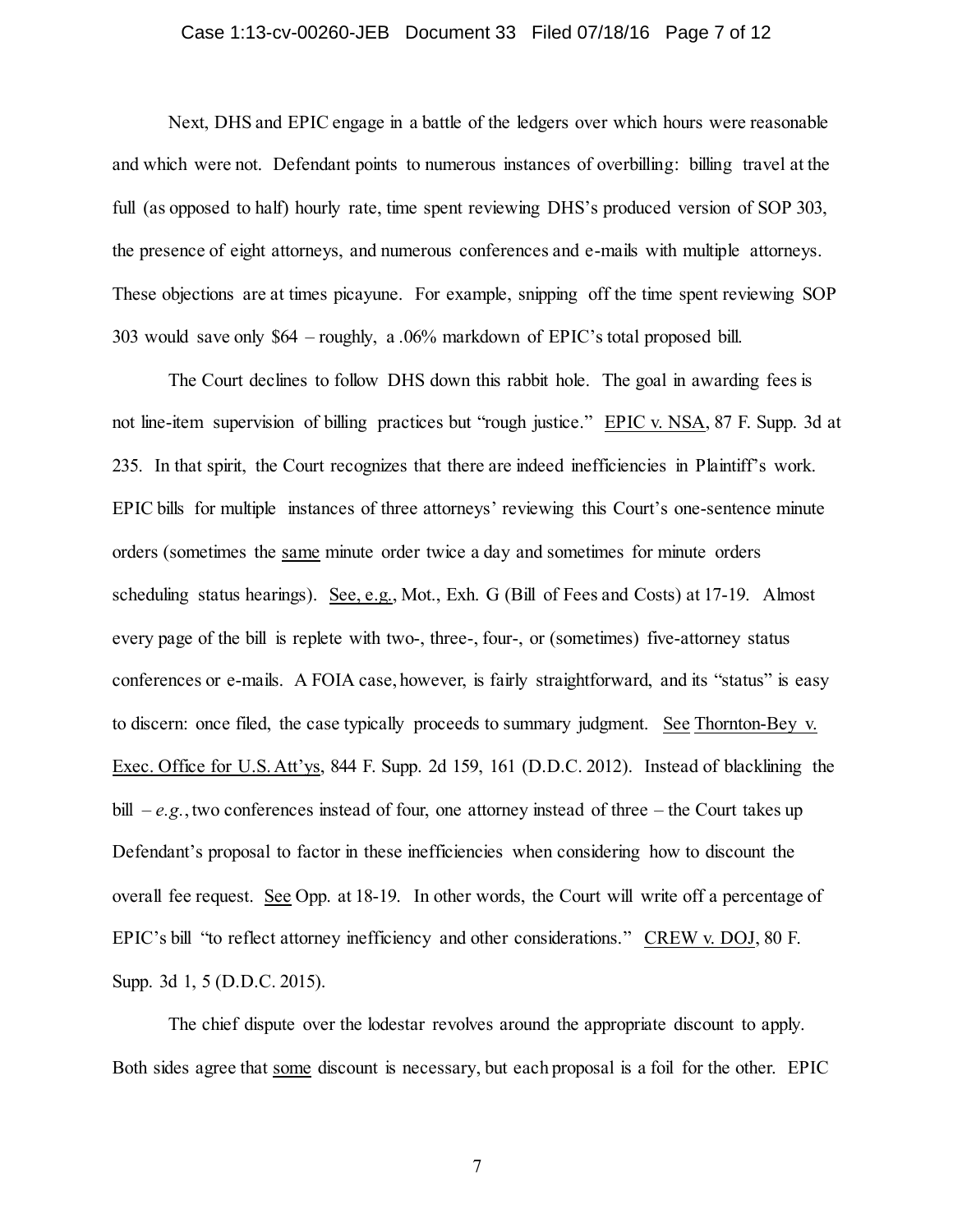# Case 1:13-cv-00260-JEB Document 33 Filed 07/18/16 Page 8 of 12

suggests a 5% discount. DHS proposes several discounts that, when multiplied together, result in a discount of over 95%: *inter alia*, a 35% reduction for inefficient staffing, a 15% reduction for the discount that private lawyers typically offer their clients, and an additional 50% as a deterrent for overbilling. Neither of these approaches strikes the Court as appropriate, and it must thus make an independent determination.

Surveying the bill, the Court locates the main culprit: overstaffing. See AIC, 82 F. Supp. 3d at 411-12. Where it is easy for one attorney familiar with a case wholly her own to keep tabs on the docket, a group of attorneys might need to confer. Where for one attorney a scheduling order might warrant a quick (and unbilled) calendar entry, a group of attorneys might wish to discuss logistics. EPIC retorts that it staffed no more than four attorneys at a time. See Reply at 11. The first e-mail on the bill, however, reveals five. See Bill of Fees and Costs at 3. Even taking EPIC at its word, it is not apparent that four attorneys were needed. This was a procedurally straightforward FOIA case about one relatively short document. To counteract this overstaffing, the Court will apply to the lodestar – that is, to all of Plaintiff's attorney-fees billing entries – a 35% discount. See, e.g., Davis Cty. Solid Waste Mgmt. & Energy Recovery Special Serv. Dist. v. EPA, 169 F.3d 755, 761-62 (D.C. Cir. 1999) (*per curiam*) (reducing fees sought by approximately 50% due to "multiple attorneys performing the same tasks").

# 2. *Success on Merits*

After discounting the lodestar, the Court arrives at what Plaintiff would receive if it had won the case, start to finish. EPIC did obtain SOP 303, but DHS redacted so much of the document that EPIC cannot be said to have emerged triumphant in the final analysis.

The Court, therefore, must consider Plaintiff's "overall success on the merits . . . in determining the reasonableness of a fee award." Judicial Watch v. Dep't of Commerce, 470 F.3d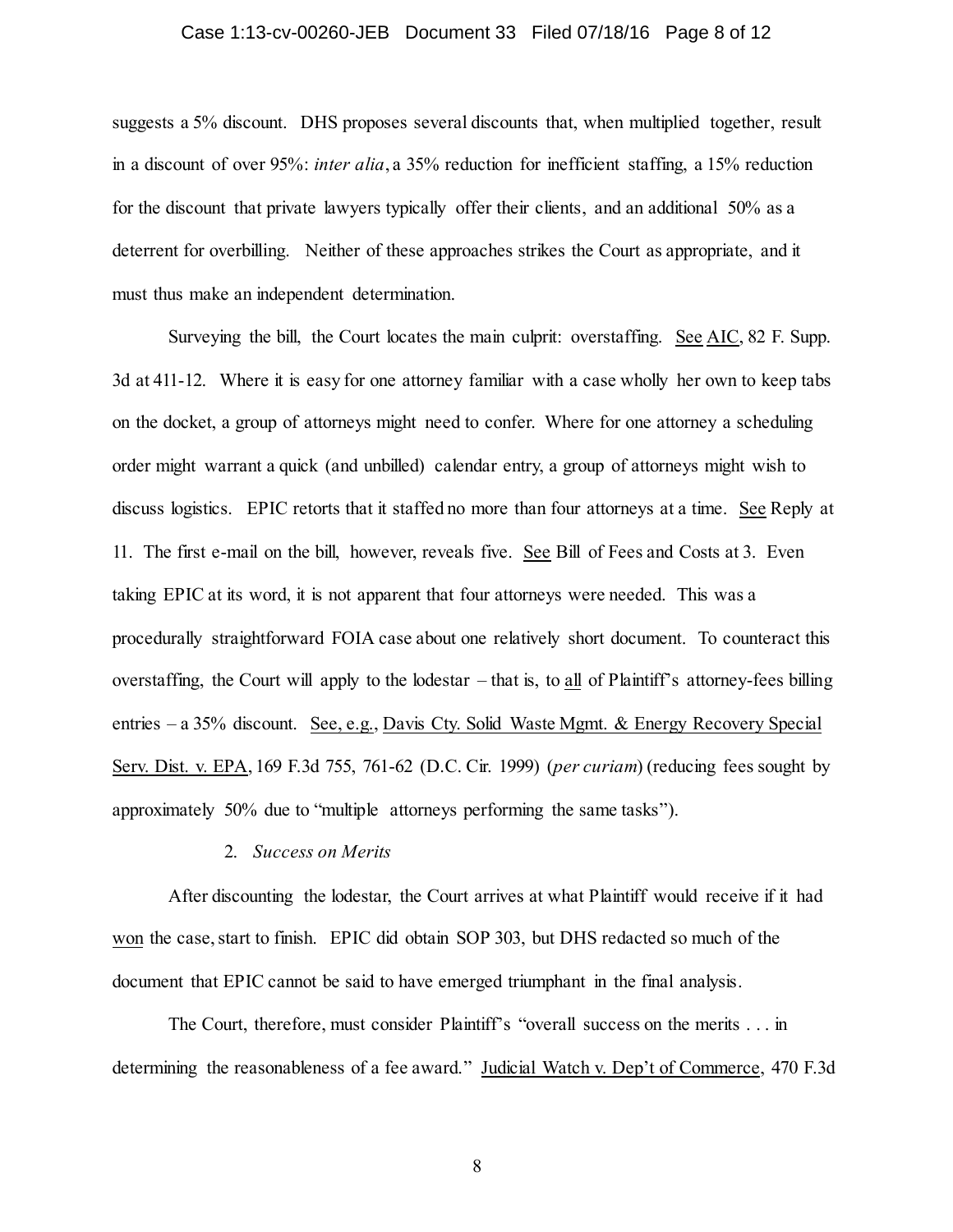# Case 1:13-cv-00260-JEB Document 33 Filed 07/18/16 Page 9 of 12

at 369. "In cases involving multiple discrete claims or issues that can be considered separately, this rule requires that hours spent on any unsuccessful claims be excluded from compensation." Judicial Watch v. DOJ, 774 F. Supp. 2d at 233. Even where there is a "core base of facts" underlying the issues, the Court may still exclude fees on an issue-by-issue basis when each issue has a "unique legal basis." Nat'l Sec. Archive v. U.S. Dep't of Def., 530 F. Supp. 2d 198, 204 (D.D.C. 2008).

The Court first accounts for EPIC's successes. Plaintiff filed its Complaint alleging that DHS had not made a reasonable search and that it had unlawfully withheld responsive records. Although Defendant perhaps turned over SOP 303 because of the administrative appeal and not because of the lawsuit, DHS does not challenge the causal nexus. See generally AIC, 82 F. Supp. 3d at 403 (discussing causation requirement for eligibility). From the Court's vantage point, Plaintiff sued and Defendant searched, yielding SOP 303. EPIC obtained further, yet considerably reduced, success on remand after DHS removed a few redactions. Accounting for these successes, the Court will compensate fully the time spent preparing the Complaint and litigating on remand.

The remaining proposed fees for the merits case generally include time spent on summary-judgment briefing, the appeal, and petitions for rehearing *en banc* and for writ of certiorari. EPIC rightly does not seek compensation for the latter, unsuccessful petitions. As for summary-judgment briefing and the appeal, EPIC succeeded to the extent that it convinced the Circuit to remand for consideration of segregability. Plaintiff did not, however, succeed on the FOIA-exemption issues being litigated – that is, it did not convince the Circuit that SOP 303 should be substantially released.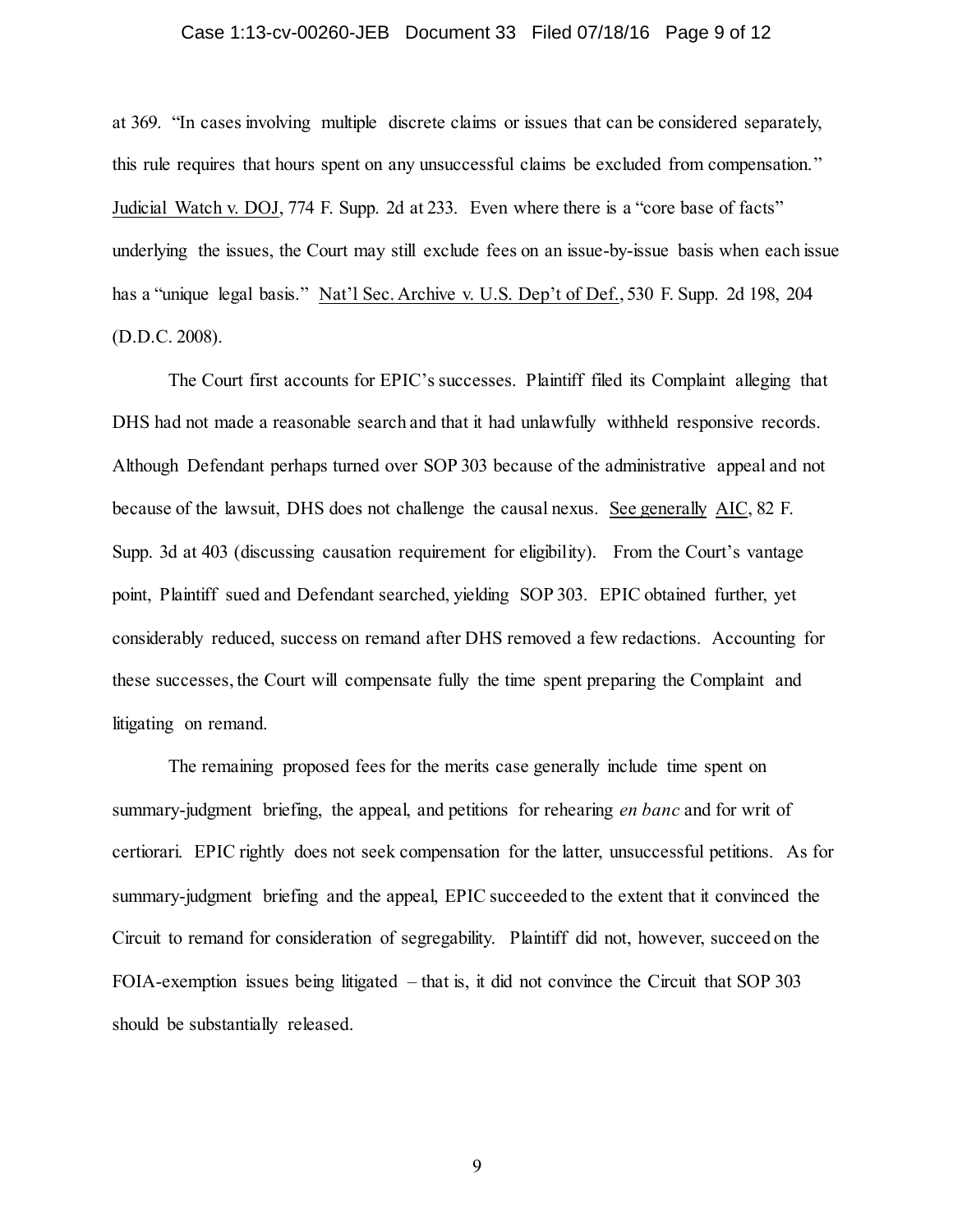# Case 1:13-cv-00260-JEB Document 33 Filed 07/18/16 Page 10 of 12

The question then is how to calculate Plaintiff's limited success. While EPIC does not separate in its bill the time spent briefing segregability, DHS proposes a method: counting the pages EPIC spent briefing segregability in the argument sections of its briefs. The Court adopts this approach, though modifies DHS's shaky arithmetic. For the segregability issue, EPIC devoted:

- x 3.5 pages out of 11 pages of argument in its summary-judgment opening brief, see SJ Opp. at 14-17;
- 3.5 pages out of 15 pages of argument in its summary-judgment reply brief, see SJ Reply at 6; and
- x 4.5 pages out of 22 pages of argument in its appellee brief, see Appellee Br. at 27- 31, No. 14-5013 (D.C. Cir. July 7, 2014).

In total, roughly 24% of argument in legal briefing was devoted to segregability. The Court will, accordingly, reduce Plaintiff's fees in preparing these briefs by 76%.

3. *Fees on Fees*

EPIC last seeks fees for briefing the instant Motion. DHS asks the Court to reduce the fees-on-fees award commensurate with reductions to merits fees. The Court obliges. Courts regularly conclude that fees on fees should be reduced to exclude time spent on unsuccessful fee requests. See, e.g., Nat'l Veterans Legal Servs. Program v. Dep't of Veterans Affairs, No. 96- 1740, 1999 WL 33740260, at \*5-6 (D.D.C. Apr. 13, 1999); see also Comm'r, INS v. Jean, 496 U.S. 154, 163 n.10 (1990) ("[F]ees for fee litigation should be excluded to the extent that the applicant ultimately fails to prevail in such litigation."). This Court, therefore, will award EPIC the same "percentage of fees for fee litigation as it does for fees on the merits." EPIC v. DHS, 982 F. Supp. 2d 56, 61 (D.D.C. 2013); accord Judicial Watch, Inc. v. DOJ, 878 F. Supp. 2d 225, 241 (D.D.C. 2012).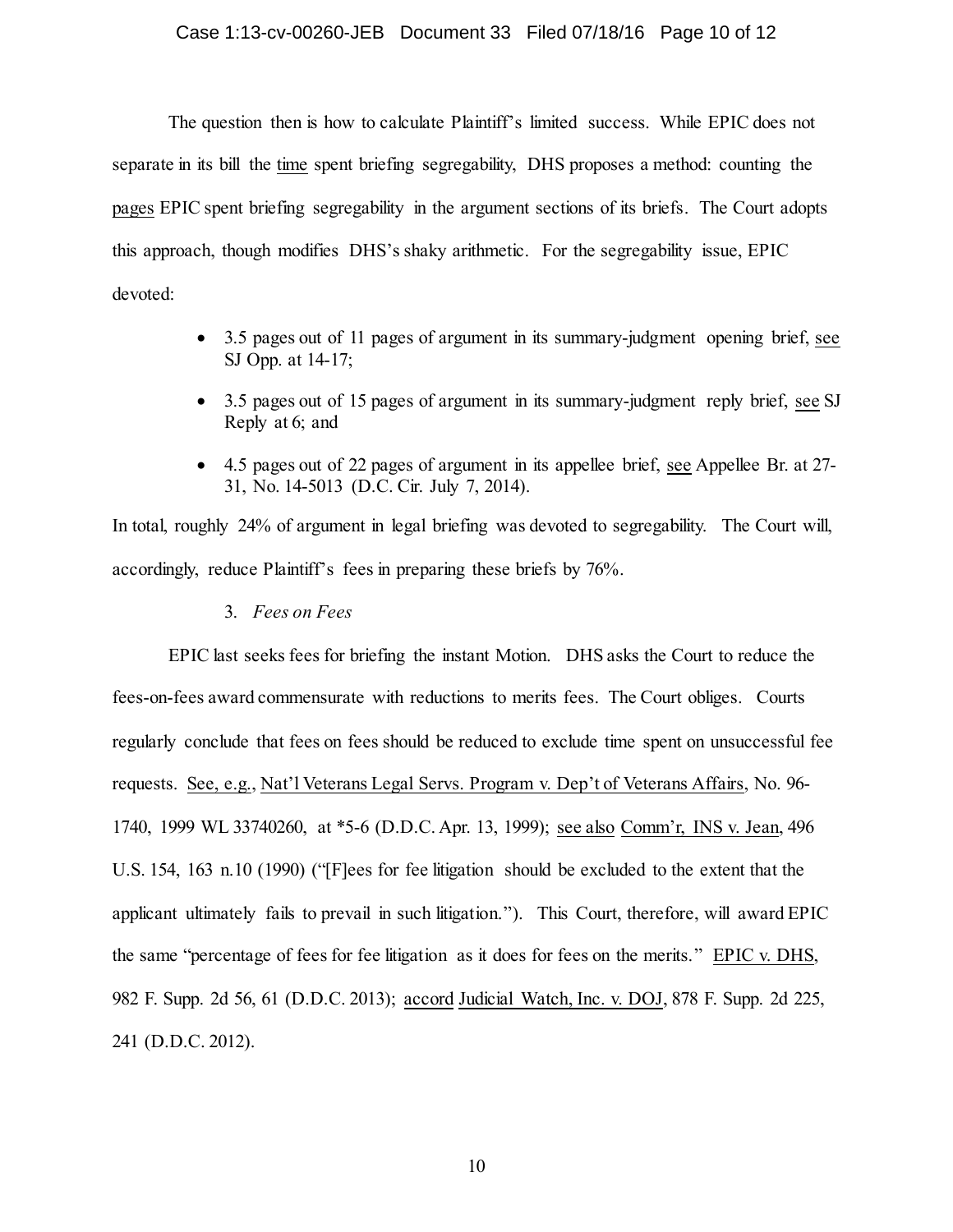# Case 1:13-cv-00260-JEB Document 33 Filed 07/18/16 Page 11 of 12

The Court, however, must also withhold fees on fees "where the plaintiff needlessly prolongs litigation." Jones ex rel. D.T. v. District of Columbia, No. 15-155, 2015 WL 9907797, at \*5 (D.D.C. Oct. 29, 2015) (emphasis omitted). As discussed, Plaintiff waited long past the Rule 54 deadline before filing its present Motion. Significant chunks of EPIC's fees-on-fees request are essentially for prior failed efforts to extract fees through negotiation, divorced from any formal fee request. While the Court encourages parties to resolve their differences without motions, here EPIC's exorbitant demands seem to have unnecessarily prolonged this case. The Court will thus only accept as potentially recoverable the time spent after settlement talks fell through – that is, \$5,764.40 for EPIC's Motion. See EPIC v. NSA, 87 F. Supp. 3d at 234 (declining to compensate wasteful negotiations).

Finally, because DHS had no opportunity to contest fees requested for drafting the fees Reply, the Court "scrutinizes them particularly carefully." EPIC v. FBI, 72 F. Supp. 3d 338, 355 (D.D.C. 2014). Here, EPIC requests \$14,204.30 for the Reply. This amount is untenable. Plaintiff fails to clarify how it took 12 hours to draft and edit the Motion but 32.4 hours to draft, edit, and review the Reply. Compare Bill of Fees and Costs at 23-24, with Reply, Exh. 2 (Supplemental Bill of Fees and Costs) at 2-3. The two briefs were of comparable length. And DHS brought up only one wholly new issue in its Opposition – timeliness. EPIC presumably was familiar with other issues relating to the reasonableness of the fees. Considering the Reply was of similar complexity to the Motion, the Court grants the same fees for both. Cf. EPIC v. FBI, 80 F. Supp. 3d 149, 160-63 (D.D.C. 2015) (granting similar amounts for motion and reply).

# 4. *Calculations*

Now, it's time for the math. The Court discounts the lodestar 35% to account for overstaffing, see *supra* Section B.1, and then adjusts based on EPIC's success. See *supra*